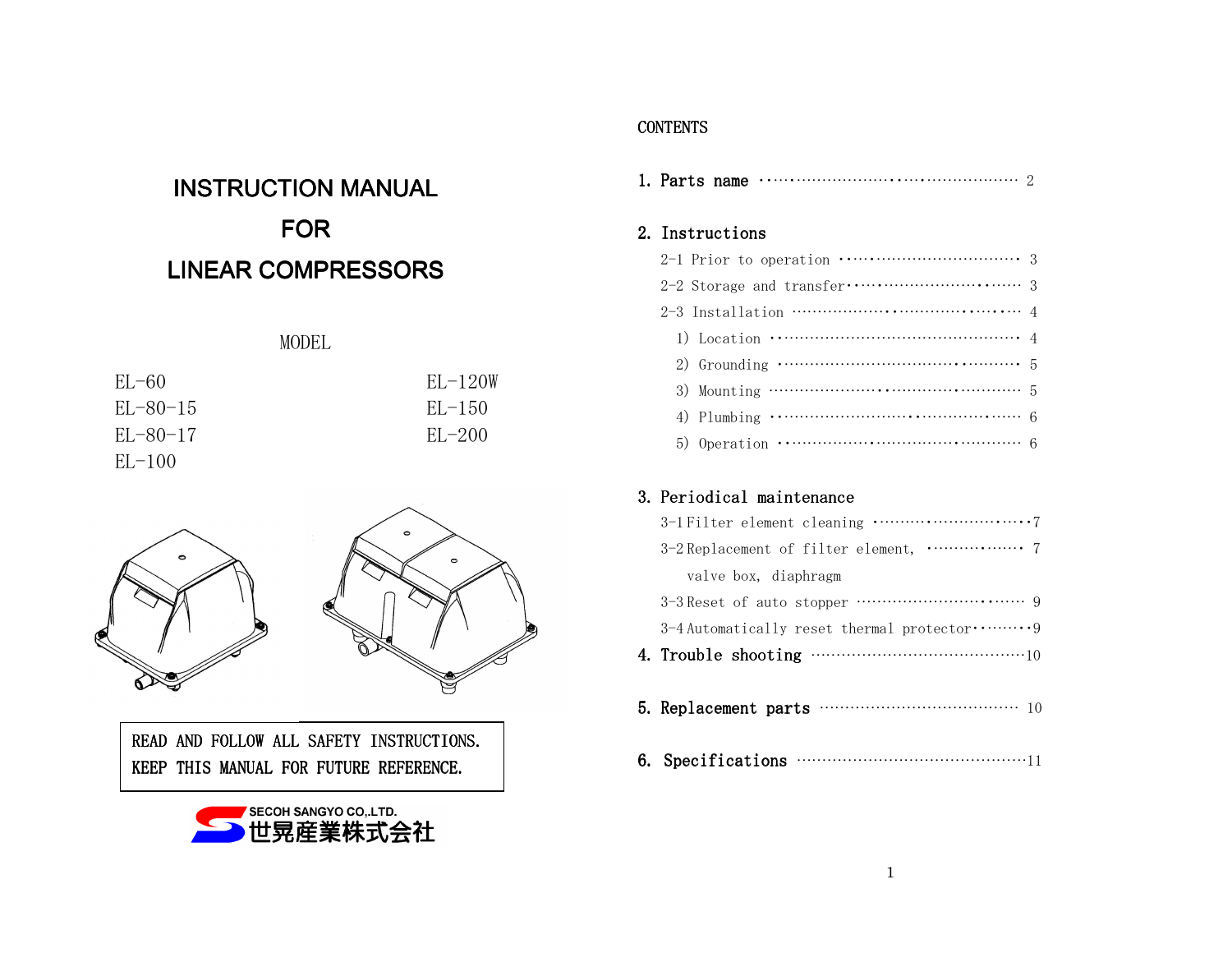1. **Parts name** 



#### 2. Instructions 2. Instructions

- $\bigcirc$  Read information carefully to ensure that this product operates correctly.
- Follow the safety instructions.
- Any servicing other than that recommended in this manual should be performed by an authorized service facility.

The following is an explanation of the three different types of hazards.

- Severe personal injury or death will occur if hazard is **DANGER**  $\wedge$ ignored.
- Severe personal injury or death can occur if hazard is ∧ **WARNING** ignored.
- A CAUTION Minor injury or property damage can occur if hazard is ignored.
	- 2-1. Prior to operation

#### **WARNING** ⚠

- $\bigcirc$  This product is designed for air only.
	- To reduce the risk of ignition, electric shock or short circuit, do not pump flammable gas or liquid. Pumped fluid passes through the live parts.
- $\circlearrowright$  Connect this product to the specified power supply voltage specified on the name plate to avoid electric shock or short circuit.
- Close supervision is necessary when any appliance is used by or near children.
- $\bigcirc$  This product is not designed for mounting on a vehicle.

### 2-2. Storage and transfer

### A WARNING

- Carry this product by both hands.
	- Do not carry this product by holding filter cover. The body which may slip from the filter cover can cause injure.
	- To avoid damage on wire do not carry this product by holding the power supply cord.
- Pump surfaces can get very hot during operation. Do not touch those surfaces until they cool.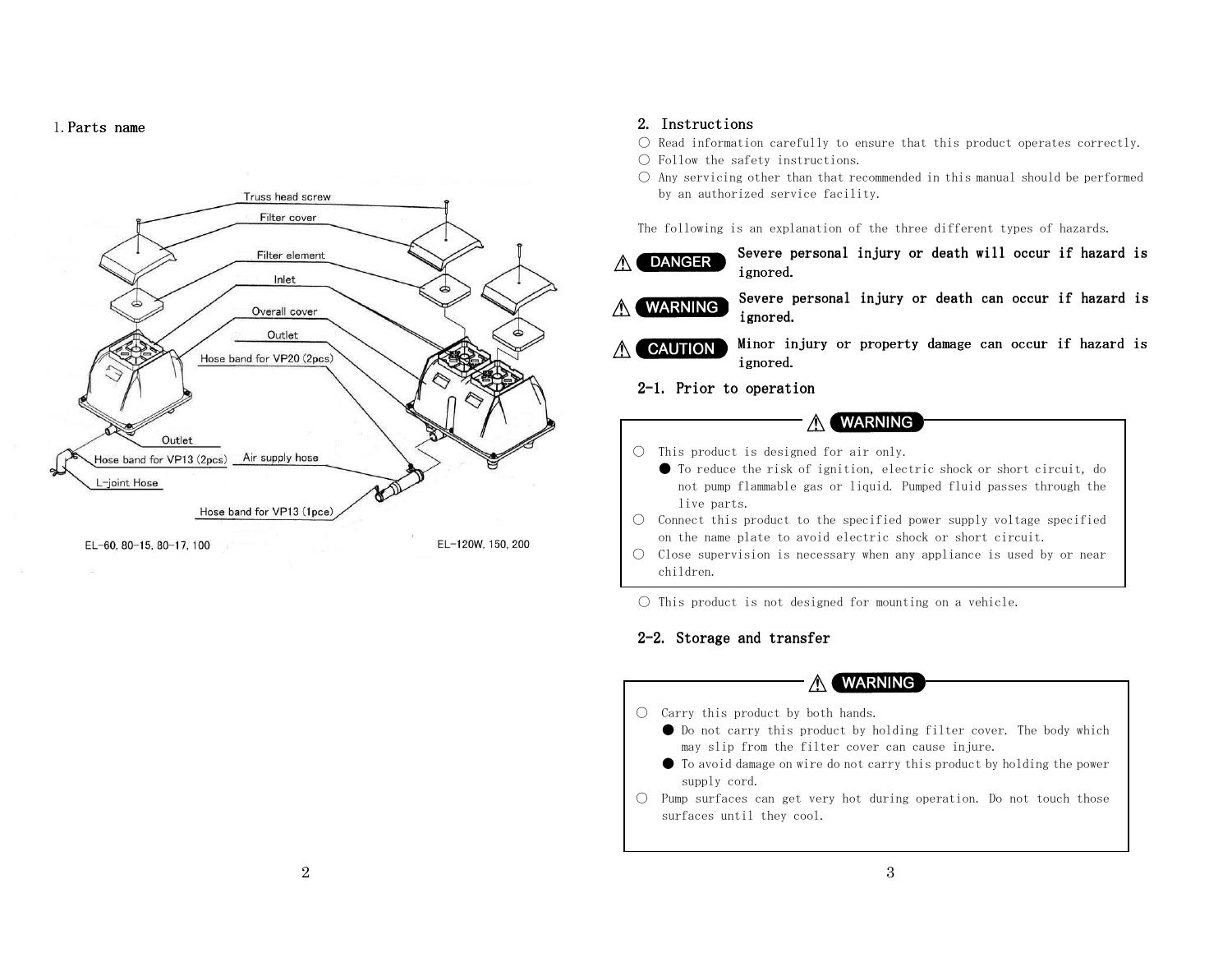- Do not store this product in temperatures below  $14^{\circ}$  F ( $-10^{\circ}$ C). Failure to do so could result in malfunction due to magnet deterioration.
- Store this product indoors out of the weather to avoid rubber parts deterioration.

### 2-3. Installation

### **A WARNING**

- $\bigcirc$  Installation of this product including wiring and plumbing should be done by our distributor or specialist.
- $\circlearrowright$  Carefully examine the pump after installation. It should no t be plugged in if there is water on parts not intended to be wet.

#### 1) Location

#### **WARNING**  $\wedge$

- $\bigcirc$  To avoid short circuit or electric shock do not install this product in an area where it could be immersed in water or other liquids.
- $\circlearrowright$  Install this product above the water level to ensure no siphoning can occur if power should fail. Failure to do so will result in short circuit or electric shock by run back liquid into this product.

#### **DANGER** ∧⊣

- To avoid ignition do not install this product in an area where it could come in contact with flammable or explosive gas.
- $\bigcirc$  Install this product in the shade and well ventilated place.
	- The heat of sunlight may shorten diaphragm and valve life due to very high temperature.
- $\bigcirc$  Do not install this product in humid or dusty area.
	- Overheating caused by clogged filter may result in shortening diaphragm and valve life.
- $\bigcirc$  Install this product in an area where working space for maintenance can be secured.

#### 2) Grounding

**A DANGER** 

- $\bigcirc$  Improper installation of the grounding plug can result in a risk of electric shock. If repair or replacement of the cord or plug is necessary, do not connect the grounding wire to either flat blade terminal. The wire with insulation having an outer surface that is green, with or without yellow stripes, is the grounding wire.
- $\bigcirc$  This product should be grounded. In the event of an electrical short circuit, grounding reduces the risk of electric shock by providing an escape wire for the electric current. This product is equipped with an electric cord having an equipment grounding conductor and a grounding type plug. The plug must be plugged into an outlet that is properly installed and grounded in accordance with all appropriate codes and ordinances.
- $\circlearrowright$  This product is for use on a nominal 120V volt circuit, and has a grounding plug. Make sure that the product is connected to an outlet having the same configuration as the plug as follows. No adapter should be used with the product.



 $\bigcirc$  Use only 3-wire outdoor use extension cord that has a 3-blade grounding plug, and a 3 slot receptacle that will accept the plug on the product. Make sure your extension cord is in good condition. When using an extension cord, be sure to use one heavy enough to carry the current your product will draw. For lengths less than 50 feet ,16AWG extension cords should be used. An undersized cord will cause a drop in line voltage resulting in loss of power and overheating. The extension cord should be marked " for outdoor use".

#### 3) Mounting

### **A WARNING**

- $\bigcirc$  This product must be weather protected to avoid risk of electric shock or short circuit if it is mounted in an area exposed to water or other liquids
- Ensure this product is securely mounted prior to operation.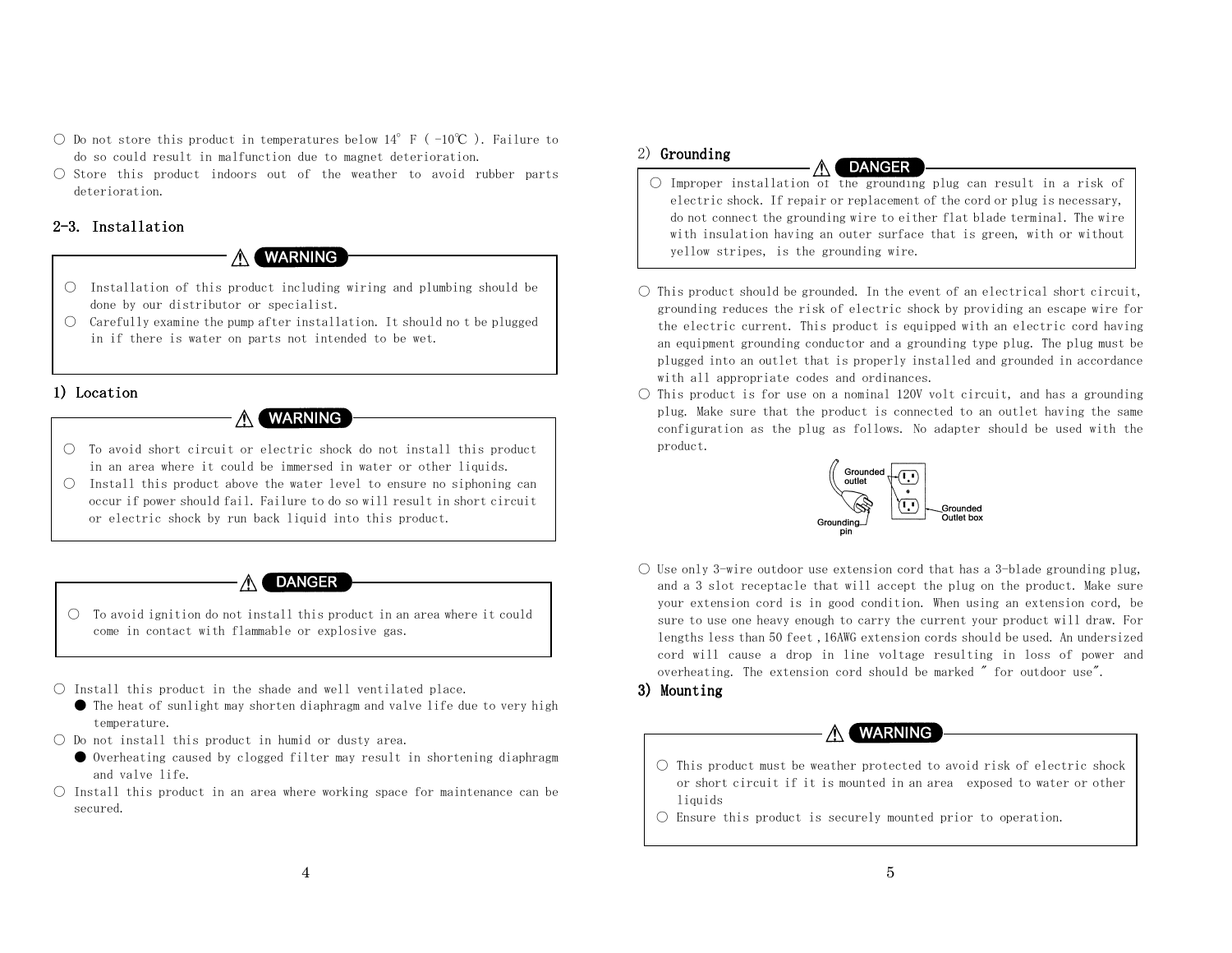#### **CAUTION**

- The ambient temperature should not be over  $104^\circ$  F  $(40^\circ \text{C})$ .
- Cooling fan is recommended to be installed when mounting in an area of higher temperature.
- $\bigcirc$  This product should be mounted on horizontal, stable and rigid surface for appropriate operation.

### 4) Plumbing 4) Plumbing

- $\circlearrowright$  Connect the pumps exhaust port and rigid plastic pipe VP13 ( ID 13mm x 0D 18mm ) with an L-joint hose.
	- Plumbing with smaller diameter pipe may be the cause of excess pressure and overheat which will shorten the diaphragm and valve life.
	- $\bullet$  Be sure to secure place of connection with hose band (Ref: Fig 1).
	- Do not get the L-joint hose twisted.
- $\bigcirc$  The length of plumbing should be as short and straight as possible.
	- If its length is over 16.4ft. (5m), consult our distributor.
- $\bigcirc$  Make sure that nothing remains in the pipe during plumbing.
	- If foreign material is left, it may be the cause of excess pressure and overheat which will shorten thediaphragm and valve life.
		-

Fig.1

Plastic pipe

Hosé band

L-ioint hose

#### 5) Operation

#### **DANGER**  $\wedge$

- To avoid the risk of fire or electric shock do not modify, heat or pull the power cord.
- $\bigcirc$  Do not put heavy load on the power cord. The power cord may be damaged, if hazard is ignored.
- Clean electric source plug connectors once a year and plug in securely. ● Dust on source plug connectors or improper plugging can cause fire or electric shock.

## **WARNING**

- $\bigcirc$  Do not touch the electric source plug with wet hands.
- Grasp plug to remove power cord from outlet. Do not remove by pulling on power cord.
- $\bigcirc$  Do not operate if the cord or plug is damaged, or if this product is malfunctioning, dropped, or damaged in anyway.

### 3. Periodical maintenance



○ Always disconnect power before servicing. Failure to do so could result in electrical shock, personal injury or death.

## **CAUTION**

 $\bigcirc$  Clean the filter element quarterly. A clogged filter element can cause overheating or pump failure.

## 3-1 Filter element cleaning

- Undo the truss head screw.
- $\bigcirc$  Remove the filter cover (Ref: Fig 2-A.)
- $\bigcirc$  Take out the filter element and slap down dust by hand. (Ref: Fig 2-B)



Fig 2-A

Filter



- the filter cover.
- $\bigcirc$  Fix the filter cover by the truss head screw.

#### 3-2 Replacement of filter element, valve box, diaphragm

- $\bigcirc$  Replace filter element following the procedure in 3-1 Filter element cleaning.
- $\bigcirc$  Undo the four corner bolts and remove the overall cover. In case the overall cover is hard to remove, insert a slotted screw driver in (A). (Ref: Fig 2-C)
- $\bigcirc$  Remove the shock absorber. Undo the screws (B) and remove the holder cover. ( Ref: Fig 2-D)
- $\bigcirc$  Undo the screws (C)and remove the valve box of one side, pinching the hose band (Ref: Fig 2-E).
- Insert magnet support jig in four corners between the magnet and the core as below. (Ref: Fig  $2-F$ , G)







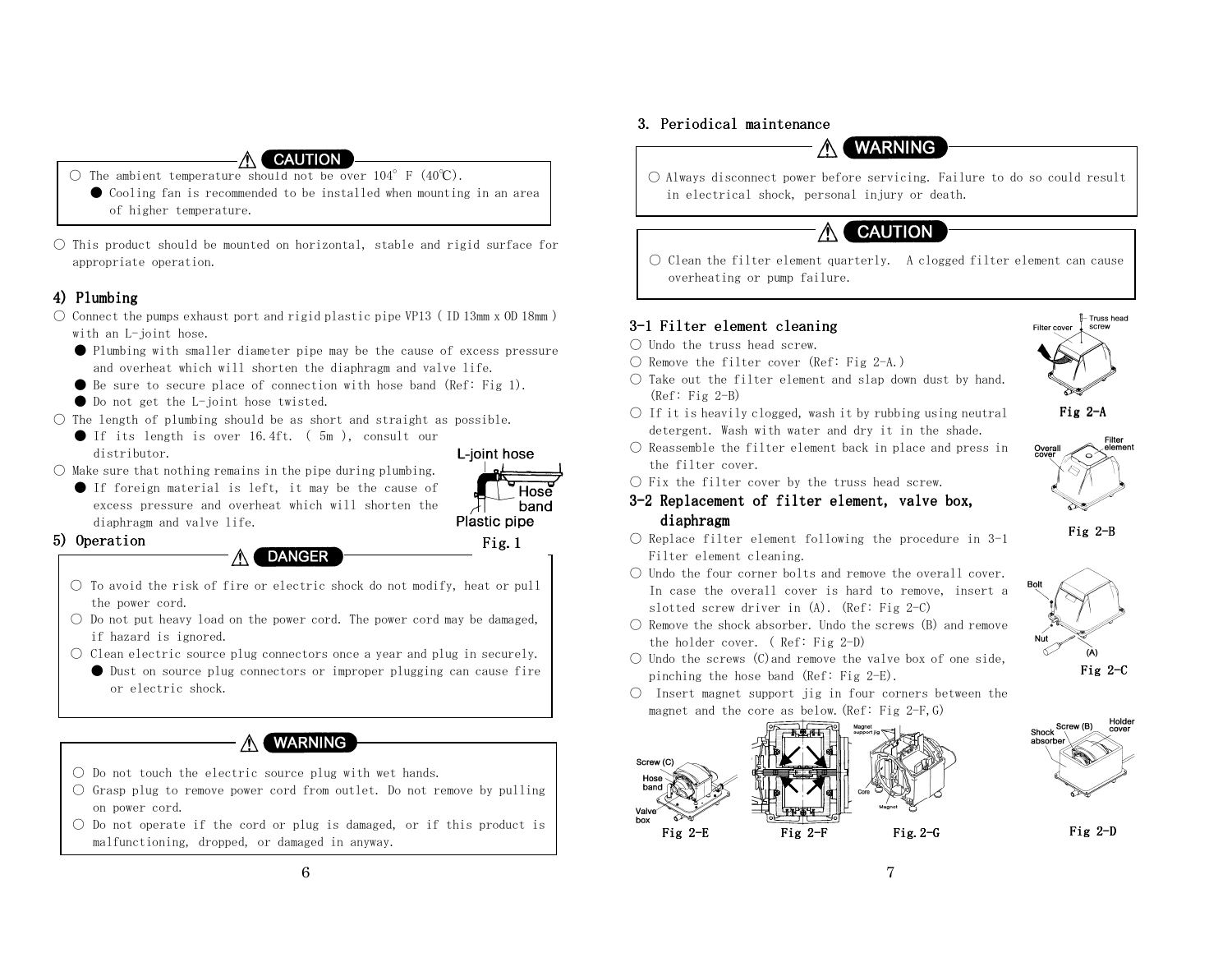$\circlearrowright$  Undo (D) and remove diaphragm holder and diaphragm. (Ref: Fig. 2-H)

Note:

- (D) of EL-60, EL-80-15, EL-120W: Nut
- (D) of EL-80-17, EL-100, EL-150, EL-200 : Bolt
- $\bigcirc$  Set new diaphragm holder and diaphragm to the magnet and fix them by  $(D)$ .  $(\text{Ref: Fig 2-H})$

Note:

Use new nut or bolt (D) in the repair kit.

- Note the locating notch for reassembly.(Ref:Fig.2-I)
- $\bigcirc$  Set new valve box and fix it by four corner screws (C)  $\bigcirc$
- $\bigcirc$  Replace the valve box, diaphragm holder and diaphragm of the other side in the same way.
- $\bigcirc$  Pull out the magnet support jig.(Ref:Fig.2-F,G)
- Make sure that clearance between the magnet and the solenoid of both sides is even.
- $\bigcirc$  Connect the exhaust port with the connecting pipe and tighten it by the hose band securely.(Ref:Fig.2-E)
- Reset the auto-stopper, if necessary. (Ref:3-3 Reset of auto-stopper.
- Connect power and confirm the operation.
- $\bigcirc$  Fix the holder cover by four corner screws (B).
- Put the shock absorber. (Ref: Fig. 2-D)
- Put the overall cover, inserting the power cord rubber bush into the location notch of the overall cover.(Ref:Fig.2-J).
- $\bigcirc$  Fix the overall cover securely by nuts and bolts.



 $\bigcirc$  If the magnet contacts the solenoids during operation, it will cause damage on parts, abnormal heat, short circuit.

# **DANGER**

 $\bigcirc$  Do not touch the live parts. Touching the live parts will result in electric shock.

### **CAUTION**

○ Improper setting of the rubber bush can result in electric shock, airleakage.



○ Disconnect power before servicing. Do not touch the terminal of the switch. If hazard is ignored,

electric shock is possible.

 If not disconnected, magnet starts moving upon reset of auto stopper. Personal injury is possible.

#### 3-3 Reset of auto stopper

If the diaphragm is broken, the magnet reciprocates with abnormal amplitude and the projection hits theslider.

 The contact is interrupted and power is off. ( Ref: Fig. 3-A )

 $\bigcirc$  Insert a slotted screw driver and push the slider.

- $\bigcirc$  Set the slider at the position L1=L2.
	- ( Ref: Fig. 3-B )

### 3-4 Automatically reset thermal protector

An automatically reset thermal protector installed on the solenoid stops pump operation if solenoid temperature becomes over 130  $\pm$  5 ℃. When the solenoid temperature cools down to 120  $\pm$  5 °C, the protector is reset automatically and pump operation restarts.









Fig. 3-B



Fig 2-H

Locating notch





Fig 2-J

.<br>Rubbe bush